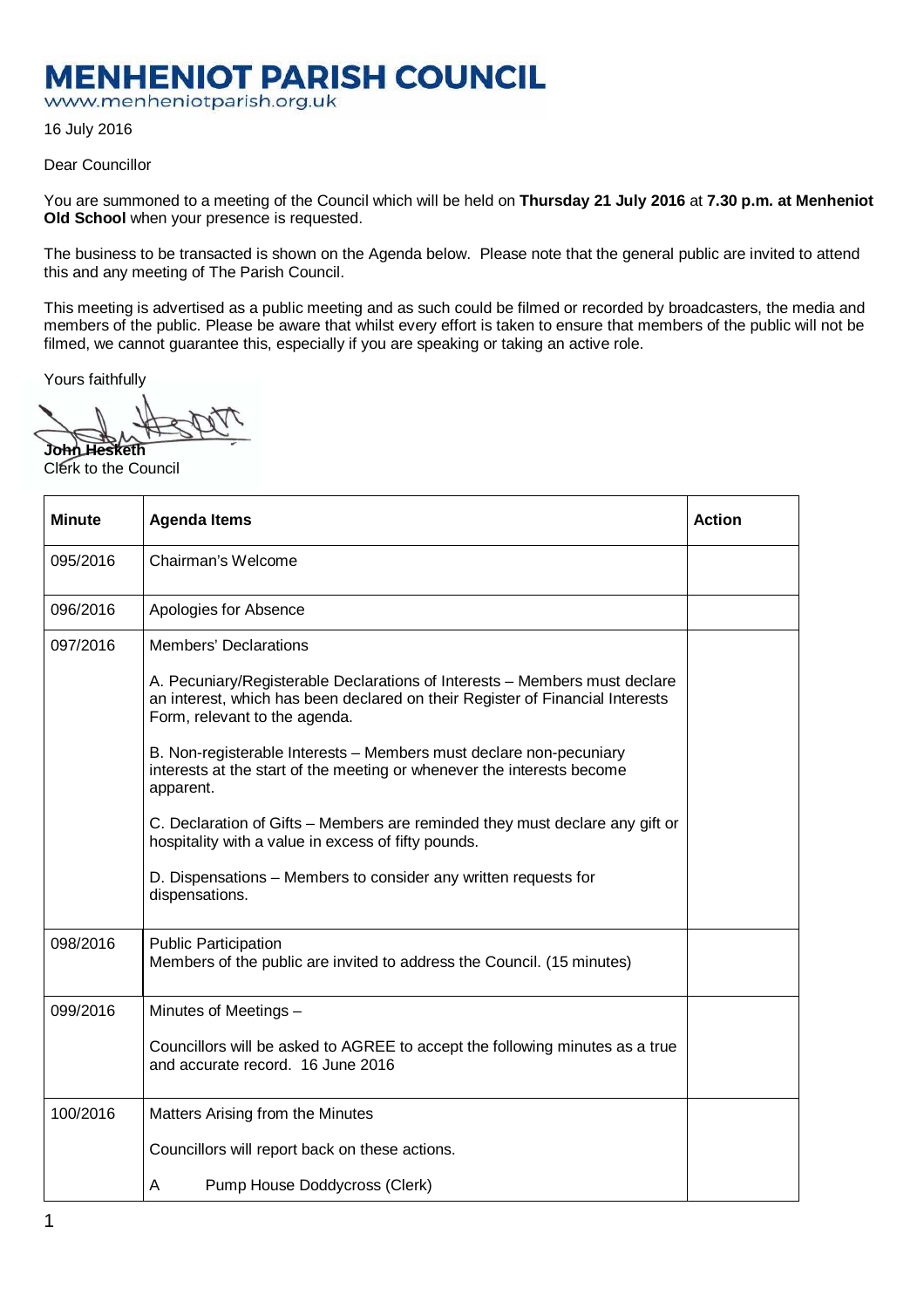|          | В                                                                                                                                                                                                                                                                                                           | Centenary Fields (Clerk)                |                                                                  |           |             |  |  |
|----------|-------------------------------------------------------------------------------------------------------------------------------------------------------------------------------------------------------------------------------------------------------------------------------------------------------------|-----------------------------------------|------------------------------------------------------------------|-----------|-------------|--|--|
| 101/2016 | <b>Planning Matters</b>                                                                                                                                                                                                                                                                                     |                                         |                                                                  |           |             |  |  |
|          | Members will be asked to consider the following applications: None<br>A<br>received                                                                                                                                                                                                                         |                                         |                                                                  |           |             |  |  |
|          | Any applications received by Cornwall Council by the time of the<br>B<br>meeting. Information only. None received.                                                                                                                                                                                          |                                         |                                                                  |           |             |  |  |
|          | С                                                                                                                                                                                                                                                                                                           |                                         | Planning applications approved by Cornwall Council - Information |           |             |  |  |
|          | only:<br>10.06.2016 PA16/03860 APPROVED<br>Applicant: Mr P Foster<br>Location: 5 Trehawke Lane Merrymeet Liskeard Cornwall PL14 3LE<br>Proposal: Non-material amendment sought for substitution of tiled roof to<br>conservatory with glazed roof following grant of planning permission ref:<br>PA15/11364 |                                         |                                                                  |           |             |  |  |
|          | 17.06.2016 PA16/04006 APPROVED<br>Applicant: Mr & Mrs W Mann<br>Location: Trephilcor Horningtops Liskeard Cornwall PL14 3PS<br>Proposal: Proposed new room in the roof trusses to form bedroms and<br>ensuite, and ancillary works                                                                          |                                         |                                                                  |           |             |  |  |
|          | 22.06.2016 PA16/04606 APPROVED<br>Applicant: Mr And Mrs S Williams<br>Location: North Treviddo Cottage Horningtops Liskeard Cornwall PL14 3PS<br>Proposal: Two storey extension.                                                                                                                            |                                         |                                                                  |           |             |  |  |
|          | Planning applications refused by Cornwall Council or withdrawn by<br>D<br>the applicant. Information only: None.                                                                                                                                                                                            |                                         |                                                                  |           |             |  |  |
|          | Е<br>Planning Appeals: None.                                                                                                                                                                                                                                                                                |                                         |                                                                  |           |             |  |  |
|          | F<br>Cornwall Local Plan Strategic Policies 2010-2030<br>Discussion on amendments to the local plan, and feedback to Cornwall<br>Council.                                                                                                                                                                   |                                         |                                                                  |           |             |  |  |
| 102/2016 | <b>Financial Matters</b>                                                                                                                                                                                                                                                                                    |                                         |                                                                  |           |             |  |  |
|          | Accounts for Payment - Schedule 2016/17 - Period 4- Members are<br>A<br>to consider the payment schedule and agree payment.                                                                                                                                                                                 |                                         |                                                                  |           |             |  |  |
|          | <b>Payments Schedule</b>                                                                                                                                                                                                                                                                                    |                                         | <b>July 2016</b>                                                 | Period 4  |             |  |  |
|          | <b>Date</b>                                                                                                                                                                                                                                                                                                 | Payee                                   | <b>Description</b>                                               | <b>CQ</b> | £.          |  |  |
|          | 21/07/2016                                                                                                                                                                                                                                                                                                  | Rob Craig                               | Maintenance                                                      | 1624      | £<br>709.00 |  |  |
|          | 21/07/2016                                                                                                                                                                                                                                                                                                  | Paul Snell                              | Roof replacement                                                 | 1625      | £ 1,250.00  |  |  |
|          | 21/07/2016                                                                                                                                                                                                                                                                                                  | John Hesketh                            | Expenses                                                         | 1626      | £<br>30.30  |  |  |
|          | 31/07/2016                                                                                                                                                                                                                                                                                                  | John Hesketh                            | Salary                                                           | 1627      | £<br>636.38 |  |  |
|          |                                                                                                                                                                                                                                                                                                             |                                         |                                                                  |           |             |  |  |
|          |                                                                                                                                                                                                                                                                                                             |                                         |                                                                  |           |             |  |  |
|          |                                                                                                                                                                                                                                                                                                             | All cheque payments today<br>£ 2,596.18 |                                                                  |           |             |  |  |
|          | B                                                                                                                                                                                                                                                                                                           |                                         | Direct Bank Payment & Receipts. For information.                 |           |             |  |  |